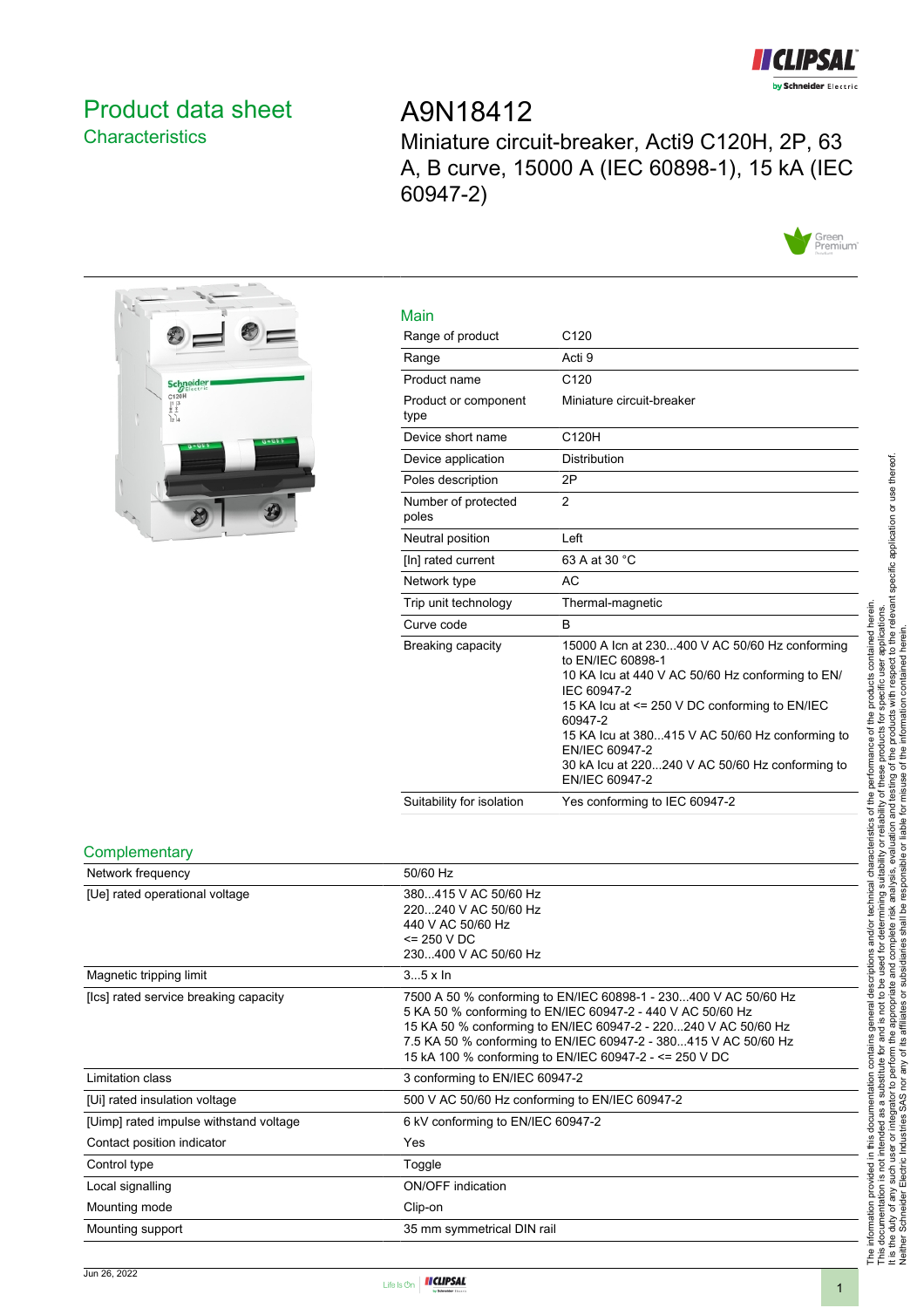| Comb busbar and distribution block compatibility | <b>YES</b>                                                                                             |
|--------------------------------------------------|--------------------------------------------------------------------------------------------------------|
| 9 mm pitches                                     | 6                                                                                                      |
| Height                                           | 81 mm                                                                                                  |
| Width                                            | 54 mm                                                                                                  |
| Depth                                            | 73 mm                                                                                                  |
| Net weight                                       | 0.41 kg                                                                                                |
| Colour                                           | White                                                                                                  |
| Mechanical durability                            | 20000 cycles                                                                                           |
| Electrical durability                            | 10000 cycles conforming to IEC 60947-2                                                                 |
| Connections - terminals                          | Tunnel type terminals150 mm <sup>2</sup> rigid<br>Tunnel type terminals 1.535 mm <sup>2</sup> flexible |
| Wire stripping length                            | $15 \text{ mm}$                                                                                        |
| Tightening torque                                | $3.5$ N.m                                                                                              |
| Earth-leakage protection                         | Separate block                                                                                         |

#### Environment

| Standards                             | EN/IEC 60947-2<br>EN/IEC 60898-1 |
|---------------------------------------|----------------------------------|
|                                       |                                  |
| <b>Product certifications</b>         | <b>EAC</b>                       |
| IP degree of protection               | IP20 conforming to IEC 60529     |
| Pollution degree                      | 3 conforming to IEC 60947-2      |
| Overvoltage category                  | IV                               |
| Tropicalisation                       | 2 conforming to IEC 60068-1      |
| Relative humidity                     | 95 % at 55 °C                    |
| Operating altitude                    | $2000 \; \text{m}$               |
| Ambient air temperature for operation | $-3060 °C$                       |
| Ambient air temperature for storage   | $-4070 °C$                       |

### Packing Units

| Unit Type of Package 1       | <b>PCE</b>       |
|------------------------------|------------------|
| Number of Units in Package 1 |                  |
| Package 1 Weight             | 377.0 g          |
| Package 1 Height             | 5.4 cm           |
| Package 1 width              | $7.5 \text{ cm}$ |
| Package 1 Length             | 8.6 cm           |
| Unit Type of Package 2       | S <sub>0</sub> 3 |
| Number of Units in Package 2 | 36               |
| Package 2 Weight             | 14.467 kg        |
| Package 2 Height             | 30 cm            |
| Package 2 width              | 30 cm            |
| Package 2 Length             | 40 cm            |
| Package 3 Height             | 30 cm            |

#### Offer Sustainability

| Sustainable offer status   | Green Premium product                  |
|----------------------------|----------------------------------------|
| <b>REACh Regulation</b>    | REACh Declaration                      |
| <b>REACh free of SVHC</b>  | Yes                                    |
| <b>EU RoHS Directive</b>   | Compliant <b>E</b> EU RoHS Declaration |
| Toxic heavy metal free     | Yes                                    |
| Mercury free               | Yes                                    |
| RoHS exemption information | dor <sub>Yes</sub>                     |
| China RoHS Regulation      | China RoHS Declaration                 |